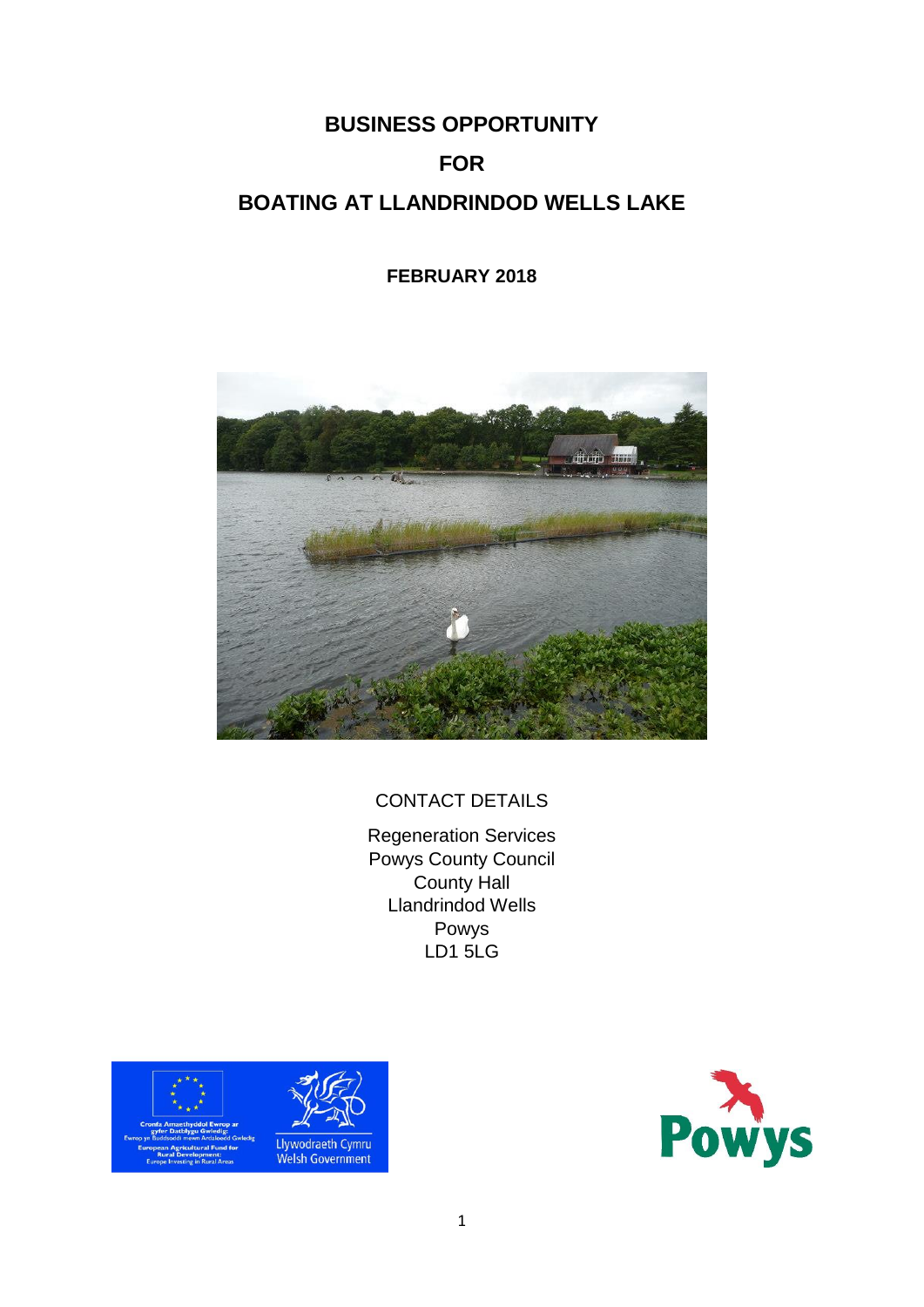## **BACKGROUND**

In 2015, the Welsh Government commissioned a feasibility study on Llandrindod Wells Lake Park. Following publication of this study, Powys County Council ('the Council') has been successful in securing funding from the Rural Community Development Fund, which is funded by the European Agricultural Fund for Rural Development and the Welsh Government. The Council is also contributing match funding to the "Llandrindod Wells Lake Park Regeneration Project".

The project includes a number of improvement works within the area of the Lake Park, namely:

- Enhancement of a woodland trail improving safety and accessibility;
- Enhancement of the multi-purpose trail to the west of the lake;
- Rejuvenating the "amphitheatre"- including installation of a tensile structure to provide shelter from the elements and renovate/replace seating as necessary;
- Providing the infrastructure to pilot an events business at the "amphitheatre" site for one season;
- Restoring the iconic 'Fabulous Water Beast' sculpture;
- Providing the infrastructure to pilot a boating business on a section of the Lake for one Season.

## **INTRODUCTION**

The Council is seeking proposals for the opportunity of piloting a pedalo boat hire business at the Llandrindod Wells Lake for one Season. The season will operate from Easter 2018 (Saturday 24<sup>th</sup> March) through to the end of October half term 2018 (Sunday 4th November).

If you are a business, charity or community / special interest group that wishes to operate and pilot this opportunity, then the Council would like to hear from you.

Llandrindod Wells is a busy market town, and is the most central town in Mid Wales. It is a thriving conference and business meeting destination.

The Lake Park area of Llandrindod Wells is a popular tourist location for families, anglers and walkers. The Lake itself is 16 acres and is considered by many as the 'Jewel in the Crown' of Llandrindod Wells, which has since been appointed as the Council's first local Nature Reserve. Overlooking the Lake is a restaurant which offers seating for up to 80 covers.

The area surrounding the lake includes a well-appointed children's play area, woodland area, skateboard park and areas of open parkland.

The town hosts the annual Victorian Festival at the end of August and is also a regular venue for the start/finish of many national car, bike and motor cycle rallies. The annual Welsh 2 Day Enduro is hosted each June on land adjacent to the lakeside restaurant.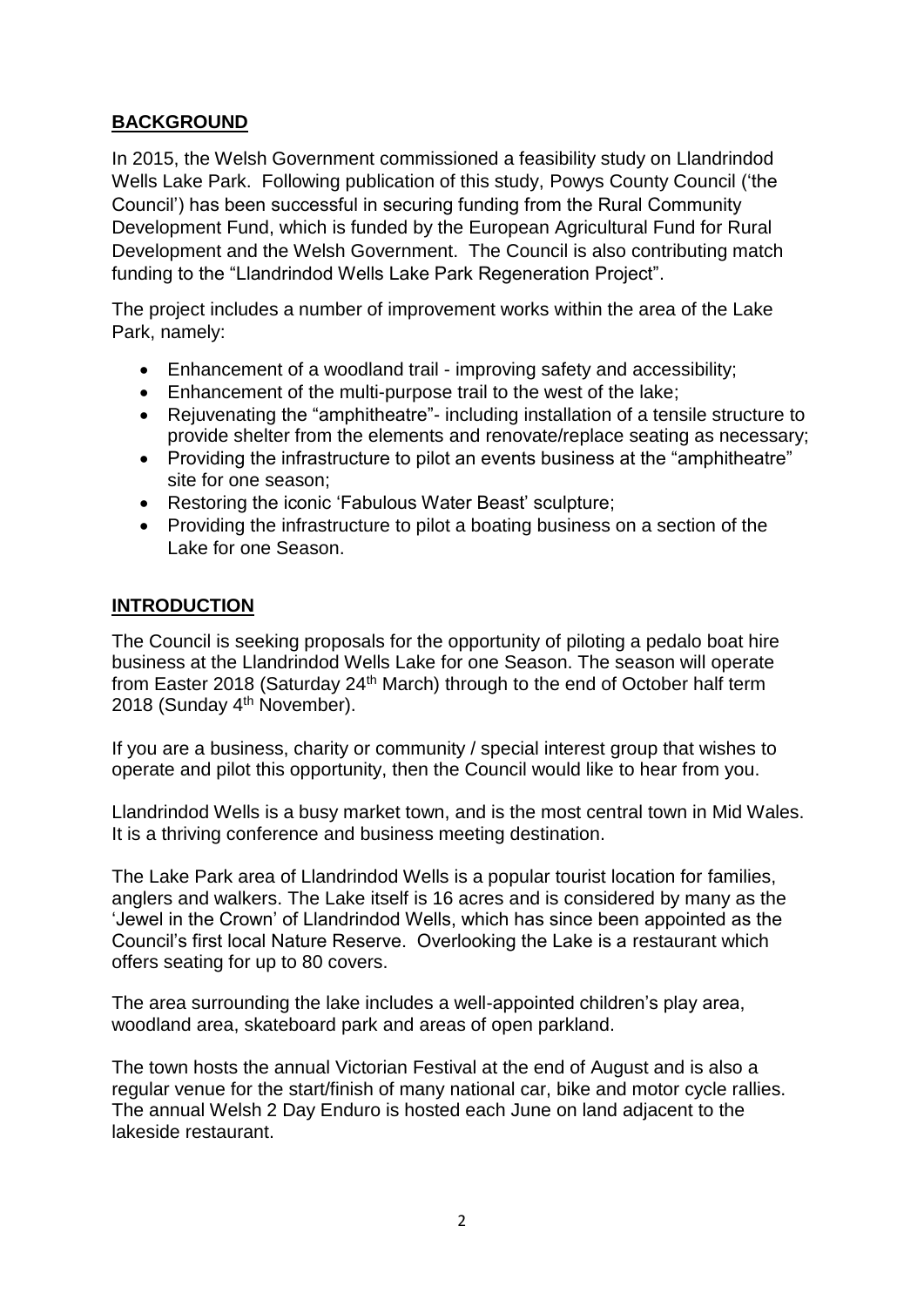The Royal Welsh Show, the largest agricultural show in the U.K., is held in July each year at Llanelwedd, just six miles south of Llandrindod Wells. The town also boasts an international standard outdoor bowling green dating from 1912 which regularly hosts national and international events, along with a newer indoor bowling centre.

Recent years have seen a welcome increase in visitors holidaying in the town as Llandrindod Wells boasts a variety of accommodation to suit all tastes and pockets, including large, well-appointed hotels, licensed guest houses, bed and breakfast, farmhouse accommodation, caravan and camping facilities.

The boating area, as specified on the map in Annex A will be available to be viewed by applicants by appointment only, by contacting Mr Steve Gealy on 01597 827652.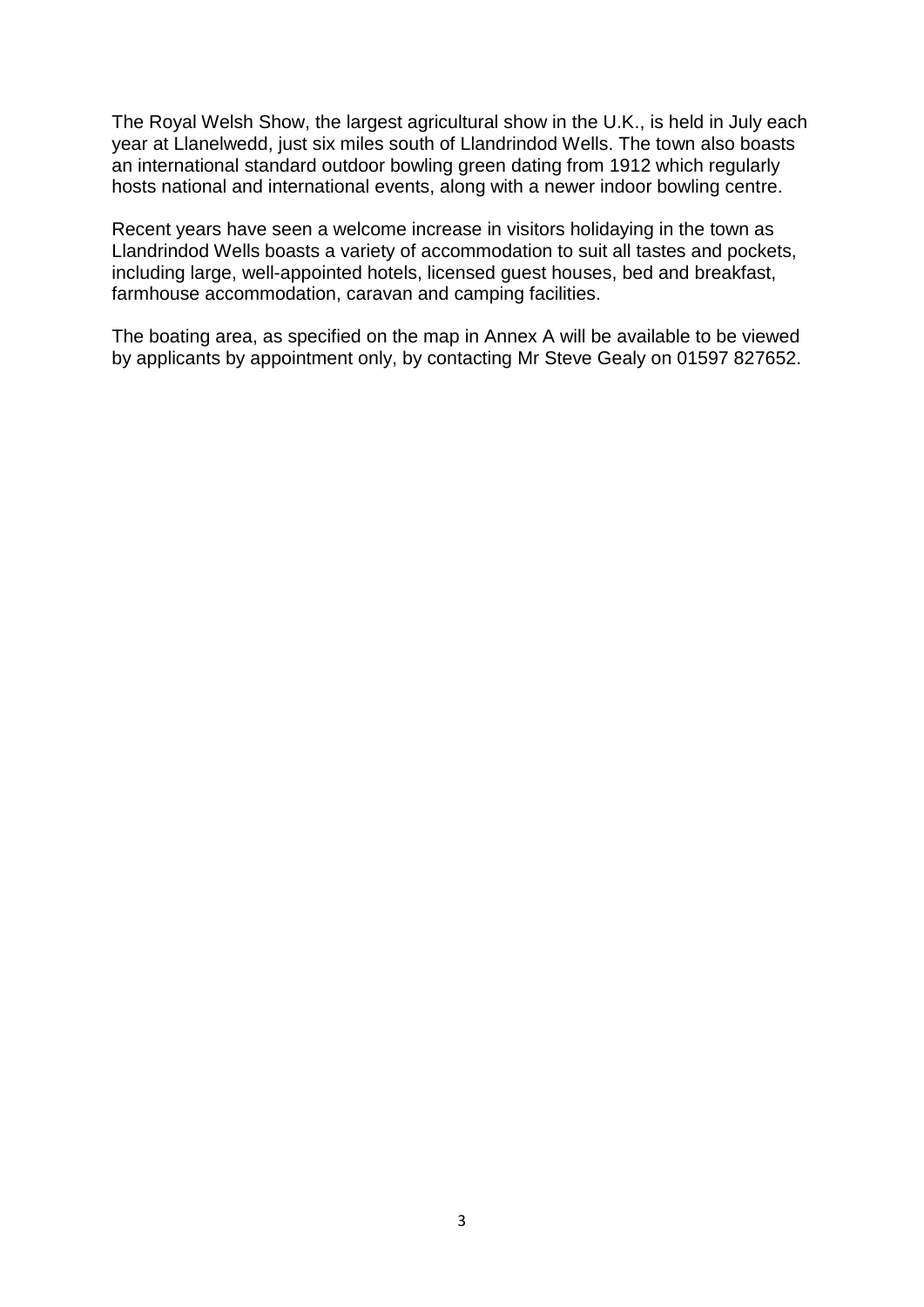## **THE LEASE**

The term of the lease runs from Saturday 17<sup>th</sup> March 2018 through to and including Sunday 4<sup>th</sup> November 2018. This term includes a week's lead-in time for the successful operator to be fully operational and open for business from Saturday 24<sup>th</sup> March 2018.

The lease is based on the successful applicant taking responsibility for the day to day running and management of the business and all equipment.

For the period of the Lease specified above, the Council will provide the facilities necessary for such a business to operate under a lease agreement, namely:

- A sales kiosk which is to be exclusively used for the hire of boats
- Tether points and alighting point
- Overnight mooring for the boats
- Markers for the boating area of the lake
- A storage area for the lifejackets and rescue boat.

At the end of the Lease, all items will be handed back to the Council in good condition. All assets remain under the Council's ownership upon termination of the lease.

#### **SERVICE CONTRACT**

Under a Service Contract agreement for the period of Saturday 17<sup>th</sup> March 2018 through to Sunday 4th November 2018, the successful applicant will have free use of:

- 3 x 'Rainbow' pedalos (suitable for 4 people, 2 adults and 2 children)
- 3 x 'Red Dragon' pedalos (suitable for 4 people)
- 32 buoyancy aids

which the Council will rent from an external provider for the Season dates outlined above.

The Council will also provide free use of a rescue boat for the operator to use during working hours.

The Operator will assume responsibility for all repairs and day to day maintenance associated with the business.

The Operator shall be expected to keep all areas under their responsibility in good working order, safe, presentable, clean and free of rubbish.

The Operator shall agree to secure the boats at the end of each working day to the tether points situated next to the island (exact locations to be specified).

The Operator shall comply with the Terms and Conditions regarding use of the boats as set out in Annex B. The Operator is to note that they will be responsible for any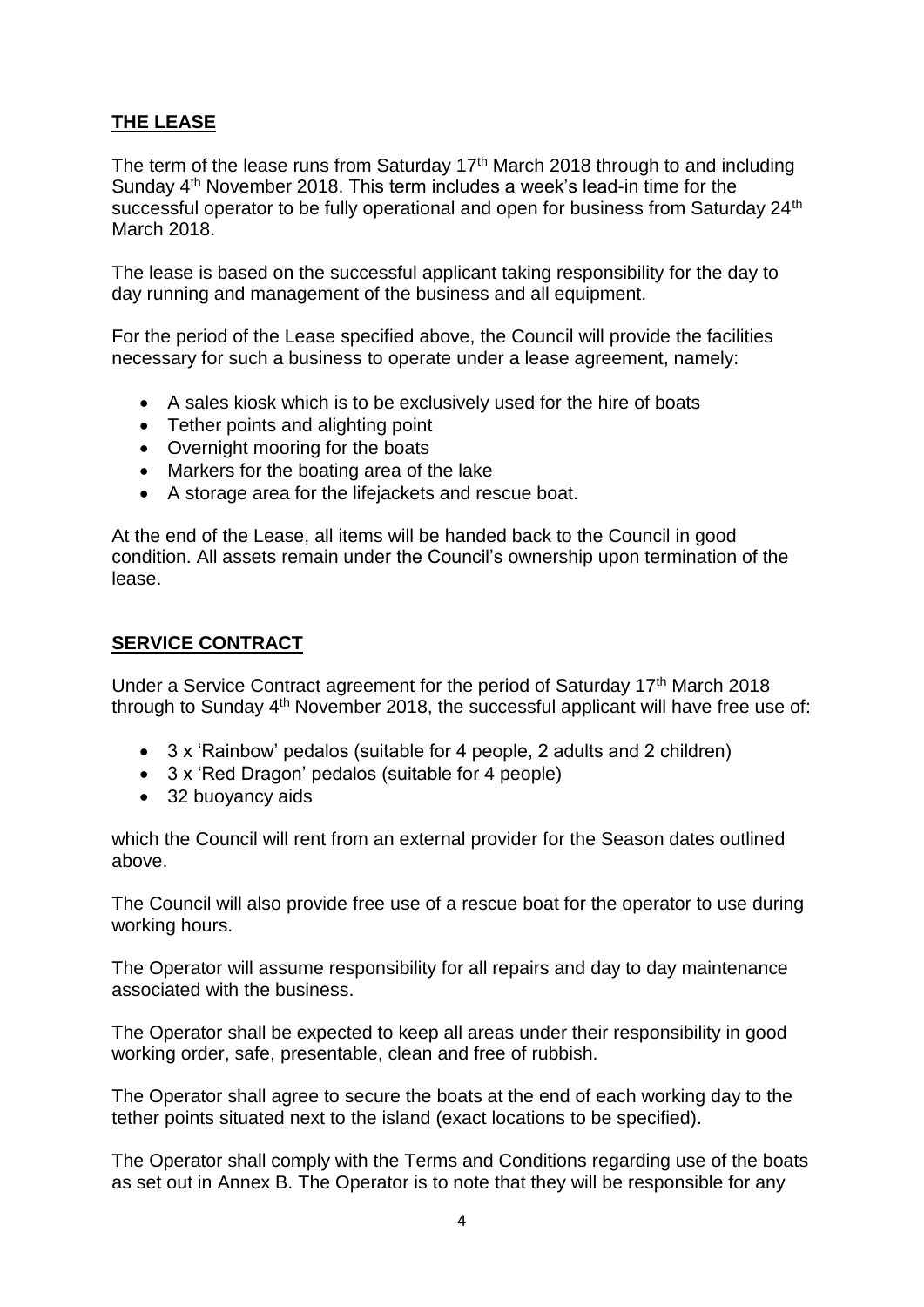loss or damage incurred to the boats or equipment, and any associated charges if incurred.

At the end of the Season, all items will be handed back to the Council in good condition. All assets remain under the Council's ownership upon termination of the Contract.

The Operator shall ensure there is adequate safety/first aid training and provision for staff and adequate safety/first aid provision for customers using the attraction and that staff possess the necessary skills and competencies to manage and maintain the boating operation.

The Operator will ensure that they have adequate Public Liability and Employers Liability Insurance in place to handle any claim arising from this activity.

The business must be operational as a minimum during every weekend and school holidays.

The hours of business will only be permitted in daylight hours.

The Operator shall at all times operate the business with good will and not deliberately or otherwise negatively affect the reputation of the Council or the business through his actions under the right within the Contract.

The viability of the business will be evaluated towards the end of the Lease/Contract period and the Operator shall be required to co-operate and to provide relevant information including participant numbers and takings.

Towards the end of the Lease/Contract, there will be the option of discussing a continuation of the business at the operator's full cost but no guarantee is given that the Lease and Service Agreement will be extended beyond the first season.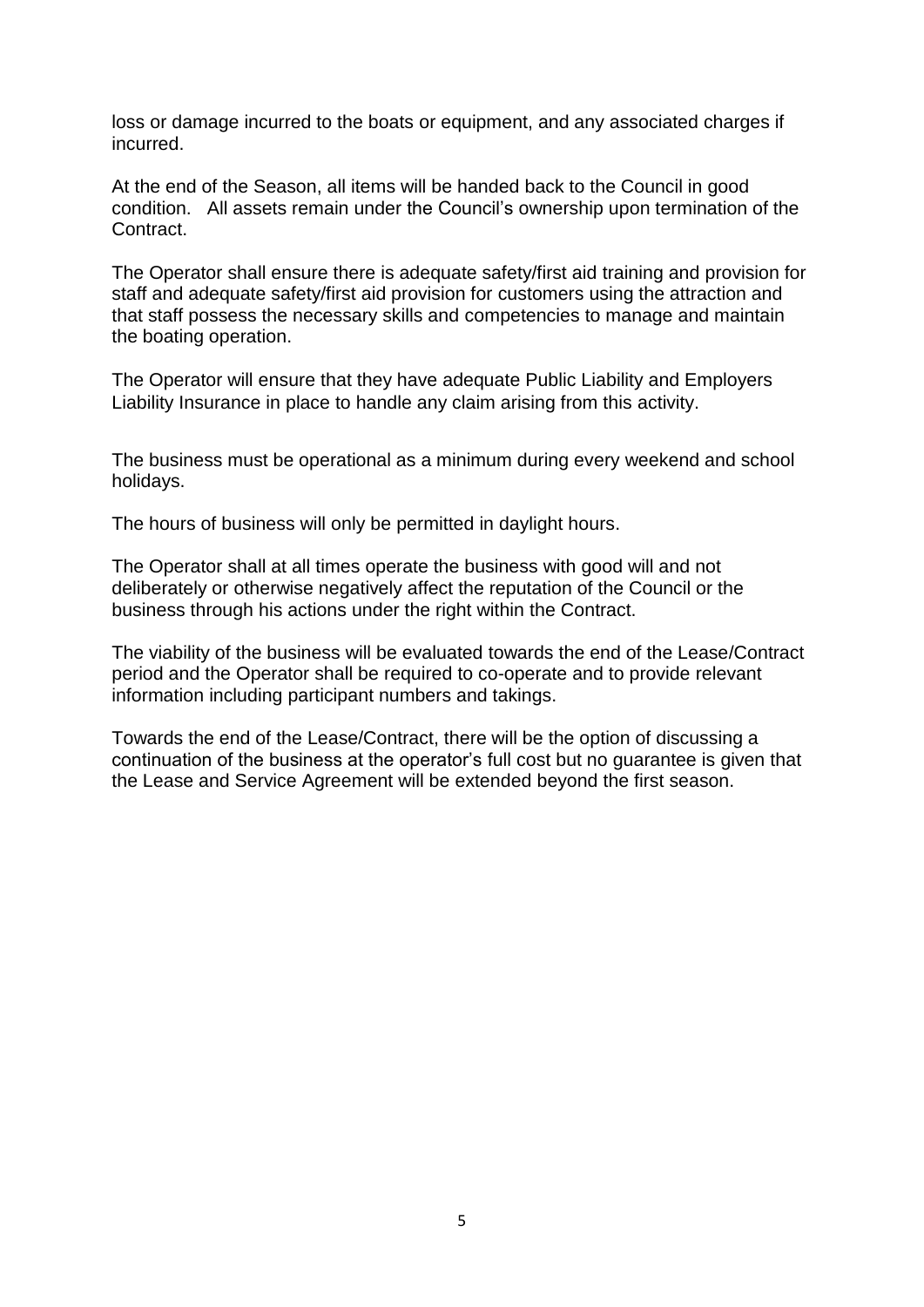## **YOUR APPLICATION**

You will be expected to include the following information in your proposal:

- Demonstrable experience and competency in running a venture of this nature
- The operating hours
- Pricing policy
- Health and safety arrangements
- Safeguarding arrangements
- Risk Assessment
- Staffing structure: Number of staff on duty per day/week
- Staff training and competencies
- Marketing and promotion: your ideas for attracting trade over the term of the lease
- Your ideas for continuing a venture of this nature into the future and how these ideas will benefit the local community
- Any other additional information you consider relevant.

Please also complete and submit the Bid Form (Annex C).

Your proposal must be signed by a person who is appropriately authorised to take on a Business Lease.

Send or deliver your submission to: Regeneration Service Powys County Council, County Hall, Llandrindod Wells, Powys, LD1 5LG

Or email it to regeneration@powys.gov.uk

#### by no later than **12:00 noon on Friday 23rd February 2018.**

All responses will be assessed by a team of stakeholders. It is anticipated that shortlisted applicants will be invited to discuss their proposals in more detail in the week commencing 5<sup>th</sup> March after which it is hoped the successful new Operator will be confirmed and the Lease and Contract signed.

Please note that the Council has discretion to stop this process at any time.

#### **WHAT THE COUNCIL IS NOT LIABLE FOR**

The Council is not liable for any expense you incur in preparing and submitting your application, or for any loss suffered should your application not be accepted. You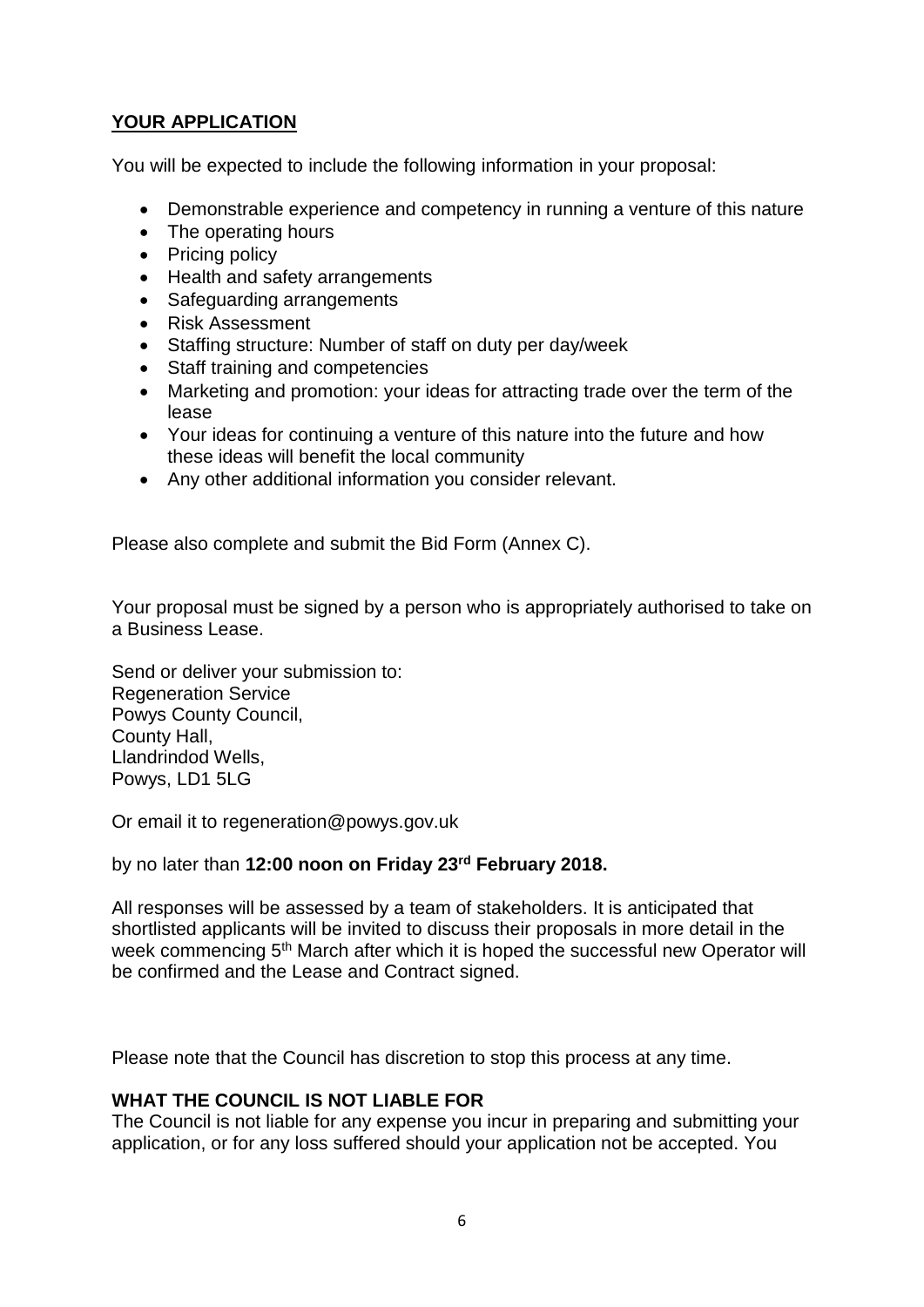must obtain for yourself at your own expense all information necessary for the preparation of your application.

#### **PARTICULAR POINTS TO BEAR IN MIND**

Make sure that you are fully familiar with the nature and extent of the obligations outlined in this information pack and which you will take on if your application is accepted.

## **WHAT TO DO IF YOU HAVE ANY QUESTIONS**

If you are unsure of anything outlined in this Information Pack, your contact is:

Steve Gealy Outdoor Recreation Powys County Council The Gwalia Llandrindod Wells Powys LD1 6AA Tel: 01597 827652 Email: stephen.gealy@powys.gov.uk

#### **CONFIDENTIALITY**

- All the information enclosed (and any other information you get later or have already received) is confidential. However, if you need to give anyone information because you need to obtain sureties or quotations (such as for insurance) necessary for the preparation of the Bid, you can give out necessary information if you first obtain from the persons to whom the information is shown an undertaking to the Council to keep the information confidential.
- You must treat the details of your Application and any subsequent Agreement or Contract as private and confidential.
- You must comply with the requirements of the Data Protection Act and EU Privacy Directives and the confidentiality requirements set out in these documents.
- The provisions of this Clause are subject to the provisions of the Freedom of Information Act 2000 and of any Scheme made by the Council under it.
- Please note that all information provided in this document is strictly confidential.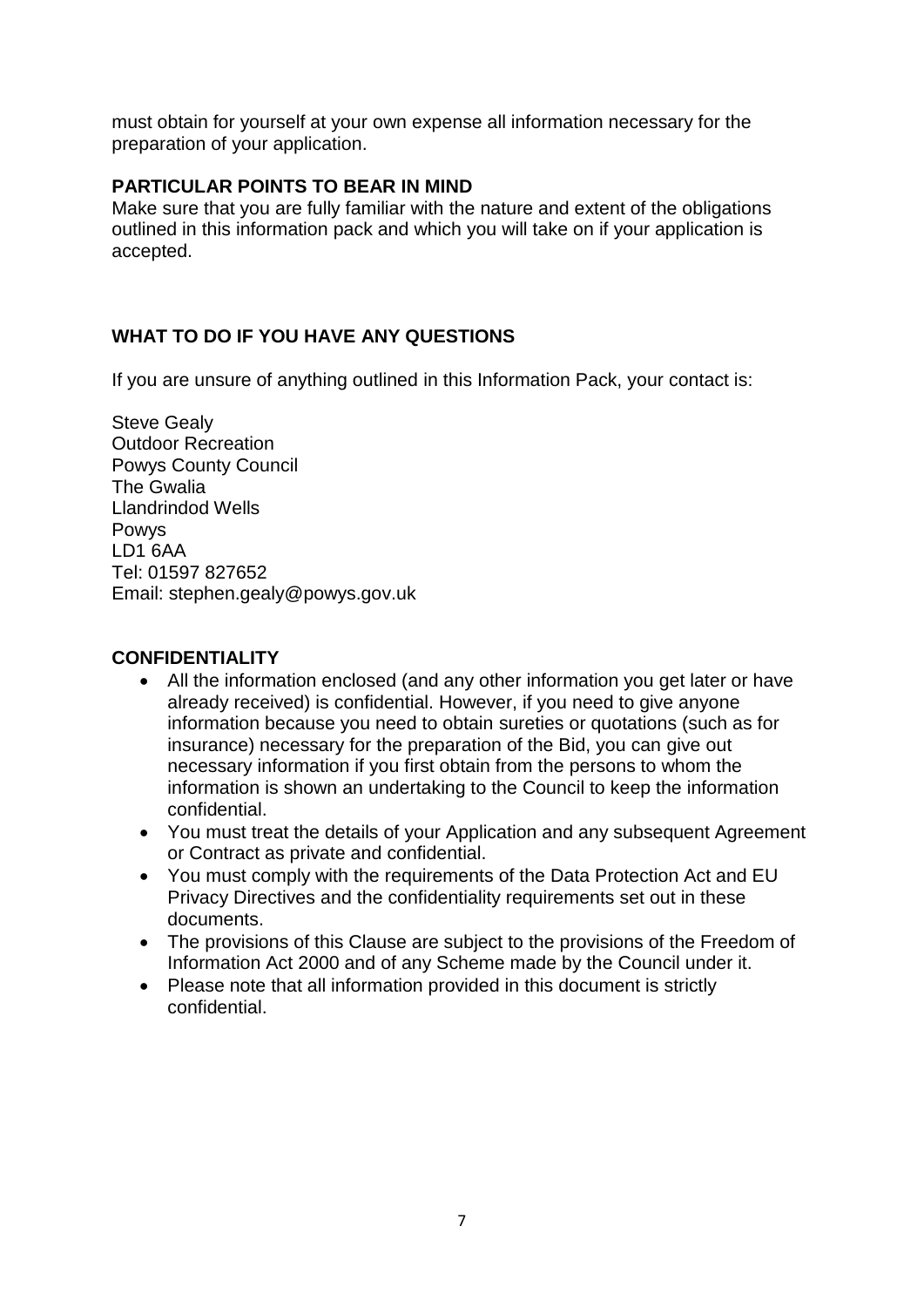#### **IMPROPER CONDUCT**

None of the following is allowed:

Any canvassing: Any Applicant who has directly or indirectly canvassed any member or official of the Council concerning the award of the Lease or who has directly or indirectly obtained or attempted to obtain information from any such member or official concerning any other Applicant or Application submitted by any other Applicant shall not be considered for acceptance by the Council.

Any breach of confidence: Except as allowed above.

Any inducement: Where someone offers or agrees to pay or give or does pay or give any sum of money, inducement or consideration whether directly or indirectly to any person, group or Applicant for doing or having done or having caused to be done or refraining from doing anything in relation to any other Applicant or any other person's proposed Application; or;

Someone offers, gives or agrees to give any person any gift or consideration of any kind as an inducement or reward for doing or forbearing to show favour or disfavour to any person in relation to the Lease or any other Lease with the Council, or if the like acts shall have been done by any person employed by the Applicant or acting on their behalf (whether with or without the Applicants knowledge) or if, in relation to any Lease with the Council, the Applicant or any person employed by that Applicant or acting for them shall have committed an offence under the Prevention of Corruption Act 1972, or shall have given any fee or reward, the receipt of which is an offence under Section 117 of the Local Government Act 1972.

Improper conduct may attract criminal liability.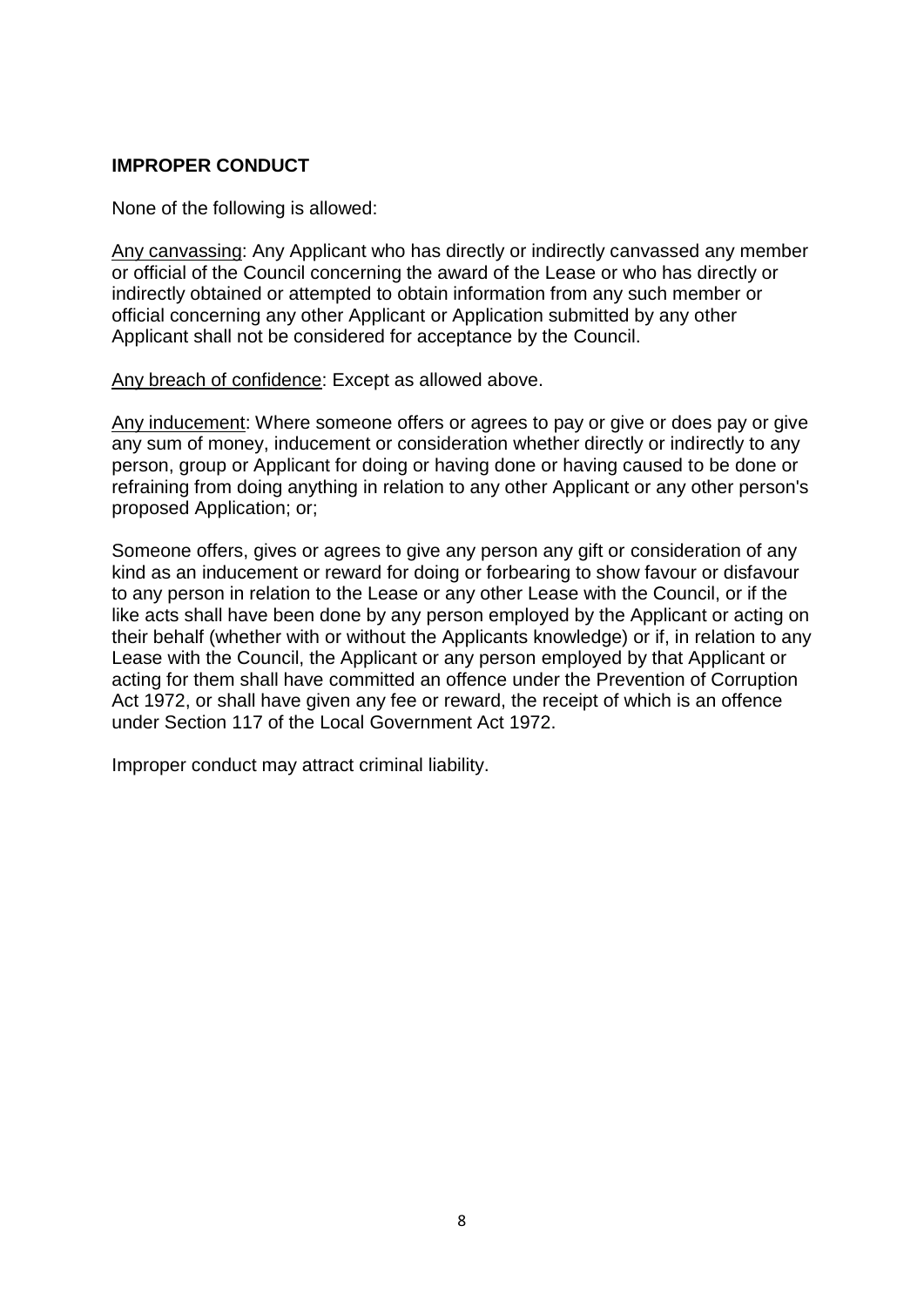## **ANNEX A: Map of boating area**

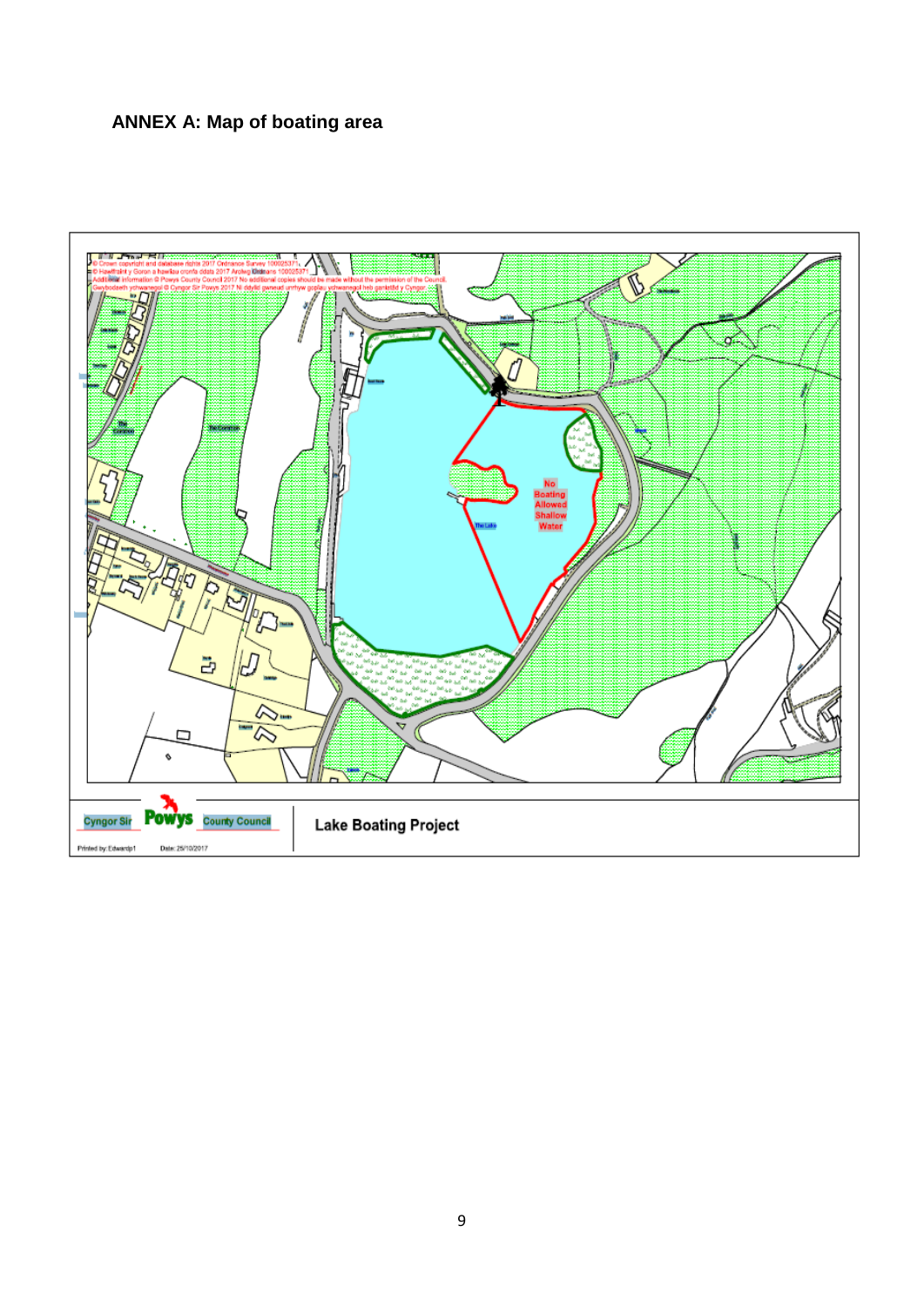## **ANNEX B**

# **HIRE OF PEDALO BOATS Terms and Conditions**

#### OPERATORS RESPONSIBILITIES

- 1. All boats are provided at the Operator's risk and the Operator is liable for any loss or damage incurred to the boats or equipment, and any associated charges if incurred.
- 2. The Operator must notify the Council immediately of any damage or loss of boats or equipment. Boats must not be left unattended.
- 3. At the end of the Season, boats returned unfit for re-hire (ie damaged, covered in paint, excessive mud etc) are subject to a cleaning charge minimum of £30 per boat.
- 4. The Operator must ensure that boats stay within the boundaries marked out by the Council.
- 5. Expenses incurred for collection of boats not returned will be chargeable, including loss of hire.

#### BOAT HIRE RULES

- 1. Buoyancy aids are compulsory for all participants.
- 2. No one intoxicated is allowed on the boats.
- 3. Only the maximum number of people stated are allowed on the boats.
- 4. Smoking is not permitted in the boats.
- 5. It is advised not to stand up in the boats.